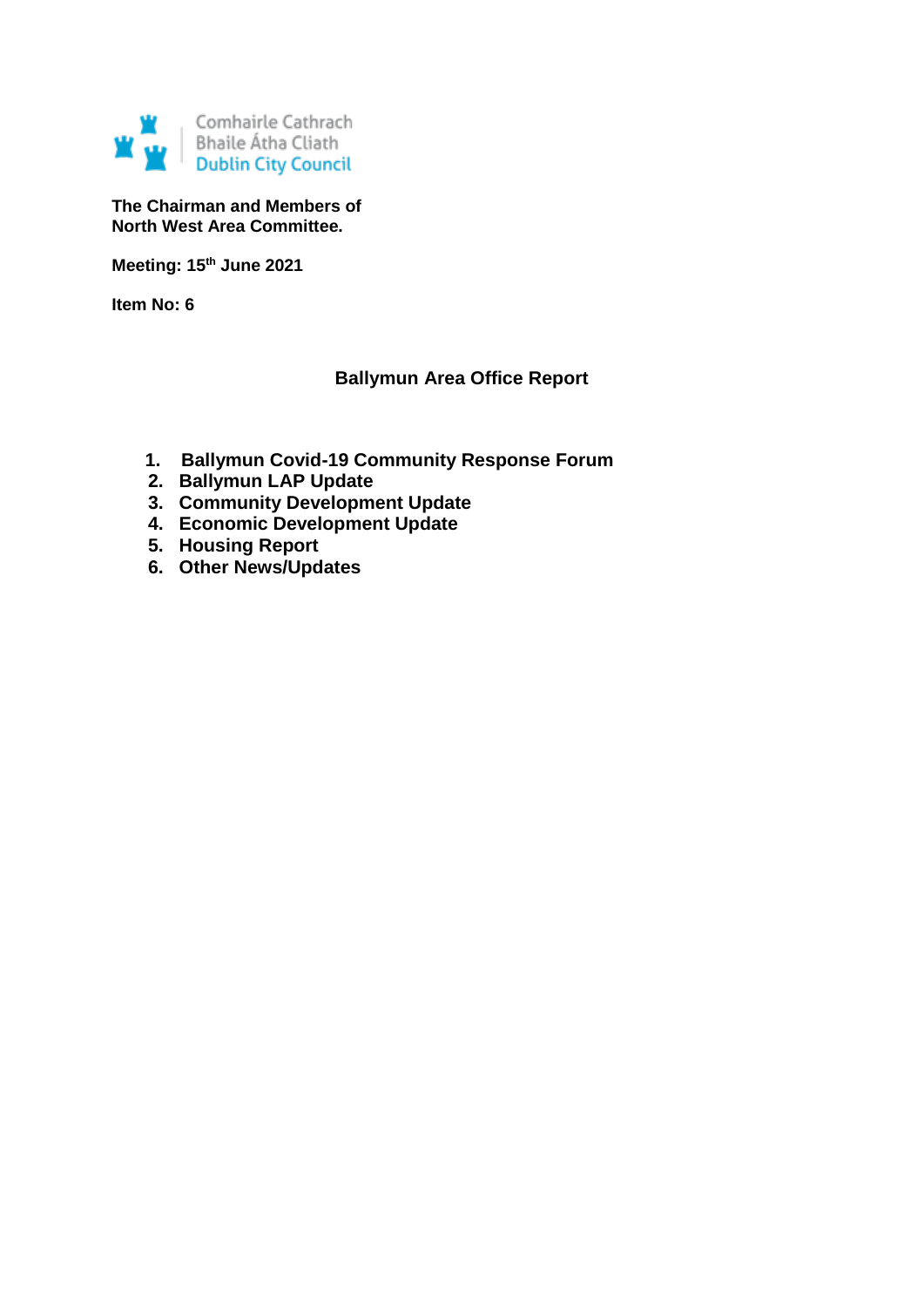# **1. Ballymun Covid-19 Community Response Forum**

The Covid-19 Community Response Forum is continuing and the Ballymun response team includes Liam Barry, Martina Kelly and Ciaran Mahony. All three are on a rota responding to Covid-19 requests as they are received. Ballymun is still receiving several requests on a weekly basis. Setanta Hurling Club are continuing to assist with all requests.

# **2. Ballymun LAP Update**

#### Shopping Centre – Site 1

The site is still going through a phased removal of the floor slab and installation of the topsoil. Demolition completion is set for August 2021.

#### Lidl (North Quarter) - Site 3



The vacant units continue to be advertised by Smith Butler Estates on Daft: **<https://www.daft.ie/53113341>**. There are 3 interested parties in the units and we will keep you informed if and when any of this interest materialises. BNP Paribas have 12,660 sq ft of office space available to rent: <https://bit.ly/2SNj4Xw>

### Vacant DCC units

A number of viewings of the vacant units took place during May, ranging from barbers to a café to fitness/gym services and a furniture restoration business. There appears to be still a high demand for commercial and light industrial space particularly among the fitness sector but supply is quite limited in Ballymun and the surrounding areas. We have also received a number of enquiries looking for food production space, something that is lacking in the city.

The HSE have informed DCC that they are no longer going ahead with the day care facility in Unit 3 & 4 Shangan Neighbourhood Centre. These units are available again.

#### 1-37 Oileáin na Crannóige, Balbutcher Lane

Construction work was delayed on the 37 houses due to Covid restrictions. The first 25 houses have been handed over and the 25 homeowners have now moved in, with a further 2 apartments about to close. A new 600mm surface water drain has had to be re-laid in front of 31-37 which is delaying the external finishes of this block. The internals are 90% complete. The last 3 houses 18-20, have commenced with the timber frames and roofing complete.

#### Site 21 Balbutcher Lane/Belclare View

An Bord Pleanala has granted permission for 12 houses. The Ó Cualann design team have the working drawings complete. A further update will issue in the coming weeks.

#### Balbutcher Lane / Hampton Wood Junction

The bulk of the snagging items have now been completed with all the grassed areas being re-graded and re-seeded. An additional decorative tree will be planted on the east side of the junction following requests from local residents, and the raised flower bed will be planted shortly. The TAG office are currently finalising plans to install additional line marking on Hampton Wood Drive in response to resident's complaints about vehicles blocking sight lines at the side road junctions. This work will be carried out in the coming weeks. Quotations are being sought for the construction of a new section of footpath to link Hampton Wood Drive with the entrance to the industrial estate on the north side of the road. The area is currently overgrown and it is hoped to progress this work in the autumn once the birds nesting season is over and funding has been confirmed.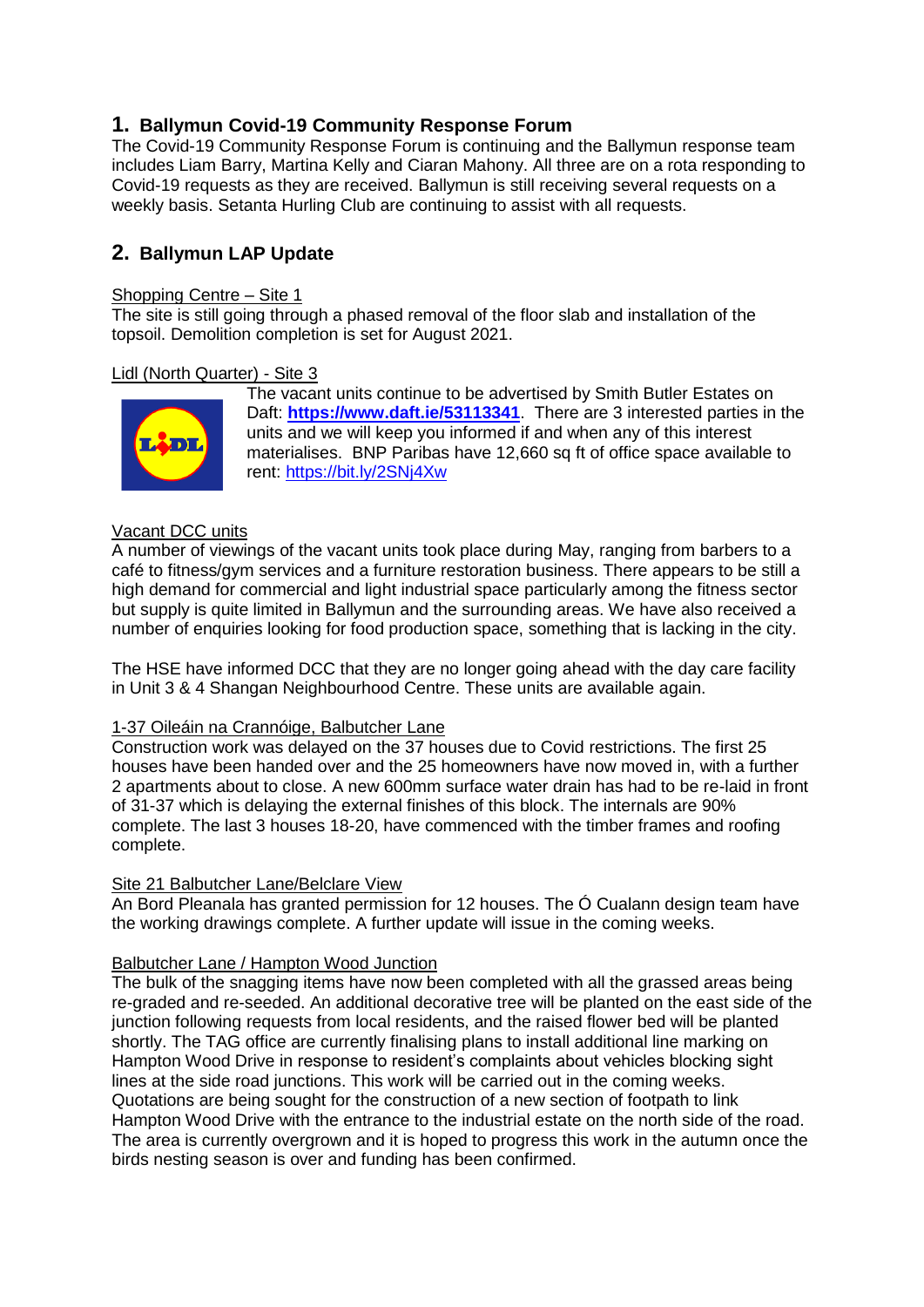#### Sillogue Infrastructure Scheme

Works are well progressed with the extension of Gateway Crescent. It is hoped to open up the new junction with Sillogue Road before the end of June. The opening date will be circulated once this is confirmed and information signage will be erected on the approach roads to the new junction. Anti-social behaviour has continued at the Sillogue Avenue section with very young children involved. The Contractor had completely replaced the original fencing with a more robust type of fencing but this is still being damaged on an almost nightly basis with significant cost and delay implications. The Contractor has raised concerns over whether this section of the works can continue. The Local Area Office has engaged with local schools and youth groups and hope to set up a programme for the summer months. The project team are preparing an information leaflet and visuals for information signage and meetings will be held on site with local residents to encourage buyin. It is hoped that some key community members could be identified to work with. The Contractor has been asked to increase security arrangements on site.

A separate protest was encountered on site when works commenced on the extension of Sillogue Green. This is currently a cul de sac but was identified in the Local Area Plan as being extended out to meet Sillogue Avenue as part of this scheme. The local residents were very against this proposal and stopped works on site. The project team have reviewed the phasing of the works and have decided to remove the extension of Sillogue Green from the scope of this project. The extension of Sillogue Green will be re-examined in the future and aligned with the plans for the housing sites identified as Site 11 in the Local Area Plan. The Sillogue Infrastructure Scheme is an important scheme for the area and will involve upgrades of all the local infrastructure and improving the landscape for the whole community. Upgrade works are due to commence within Sillogue Gardens in August 2021. The existing drainage and public lighting network is being completely upgraded and new footpaths will be provided throughout. The existing carriageways will be resurfaced and almost 50 new trees will be planted through the scheme.

#### North City Operational Depot (NCOD)

Work commenced on Tuesday  $4<sup>th</sup>$  May following the easing of restrictions. Works on-going during May included erecting Palisade fencing to the perimeter of the site, Japanese Knotweed removal, underground services detection, and soil testing. A new footpath along Carton Way was half-completed before the June bank holiday weekend with the other half due for completion shortly. Once this footpath is in place, the existing footpath through the site will be closed. The temporary boundary fencing to the site is due to be completed by mid June.

Works planned for June include: earthworks to the east of the site; site strip to the west of the site; substructure works to the Administration and Welfare Building; tower crane erection to the south-west of the Administration Building; watermain diversion works to commence and gas main bridge construction at a future south-east access point to the site. There have been a number of incidents of vandalism and anti-social behaviour on the site primarily at weekends. The site security and Gardai have been addressing the issues. There was also a 2-day protest by the residents of St. Margaret's Halting site which resulted in a 2-day work stoppage. The Council's Traveller Accommodation Unit has been engaging with the residents but the threat of further protests on the site remains.

### **3. Community and Social Development Update**

#### General Community Development

The Community and Social Development team members continue to keep in contact with all community group members through phone calls, e-mails and Facebook posts. We have commenced the roll out small community initiatives outdoors. The team members have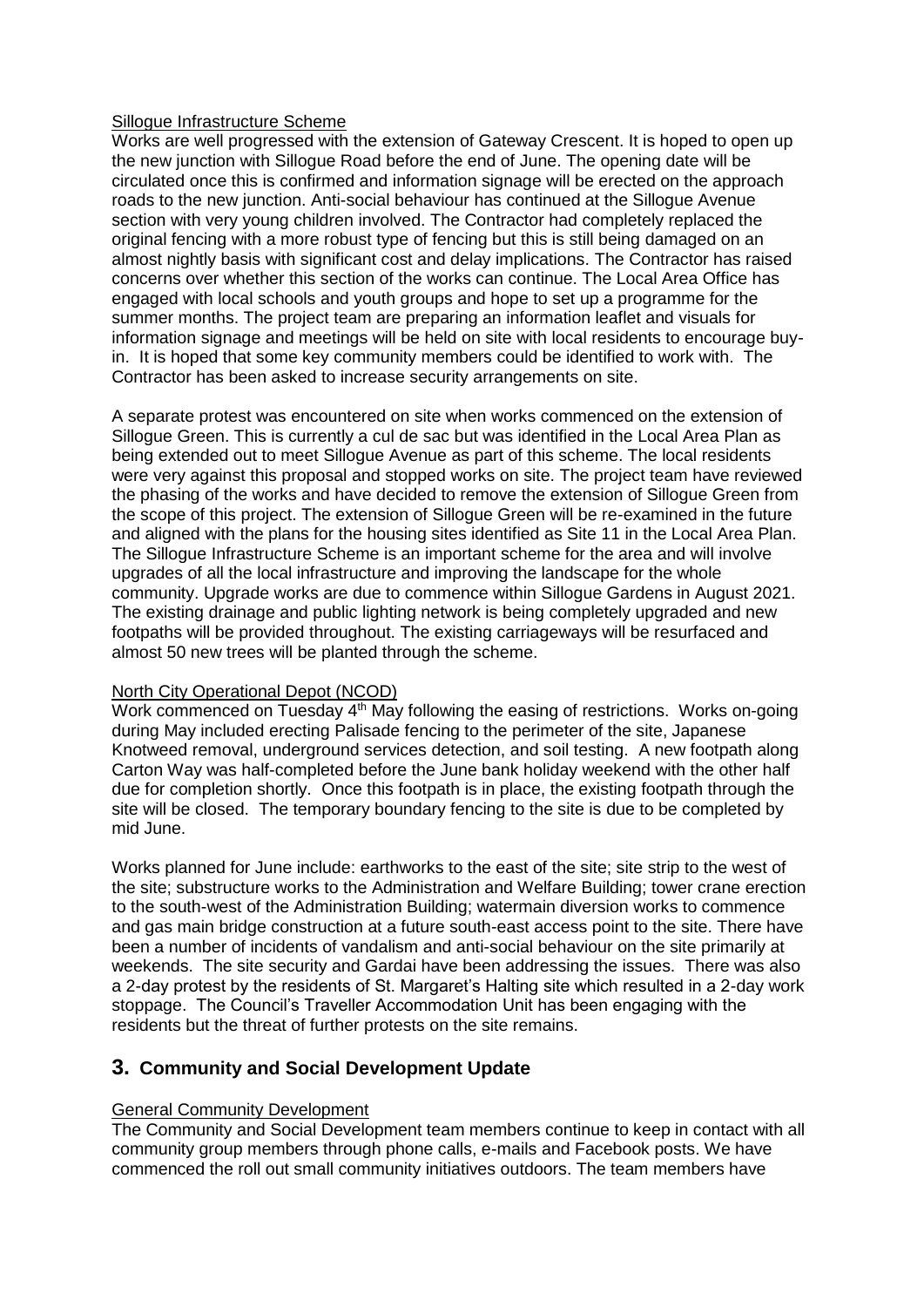attended a number of central Community Development meetings regarding an improved communications strategy and system for the roll out of citywide grants in general. This will include a new online Community and Social Development small grants scheme for 2021 which is due to be announced soon. We are also currently providing assessments for Community Enhancement Covid 19 (round two) grant applications and the funding will soon be advanced to local community organisations.

#### Social Inclusion

Ballymun Men's Sheds**:** The Community Team are continuing to provide support and advice to the Ballymun Men's Shed Committee Members and are having regular Zoom meetings with regards to progress on the new premises and moving onto the next stage. This is a very exciting project for the local area and the team are really looking forward to developing the group and project further.

Play Therapy Pilot: A Community Team Member has attended a number of meetings with Young Ballymun and local schools/youth initiatives in relation to a play therapy project (based in Our lady of Victories School) which is currently providing additional support to young persons from the local area including those who currently live in homeless accommodation. We are liaising with the Dublin City Play Officer to provide additional developmental support to the project.

#### Community Initiatives/Events

Fairtrade Working Group**:** Following on from a successful online Fairtrade coffee morning and information session in February, the Community Team have recruited local community and agency members to form a Fairtrade Working Group which will work to keep the Fairtrade Initiative alive in Ballymun. We will facilitate and support the development of this group and related initiatives. The initial meeting of the group took place on Tuesday the  $1<sup>st</sup>$ June in order to establish the role of the group and look at ideas for community initiatives to take place during the remainder of the year.

#### Community Art Initiative

The Community Team and Public Domain Team are collaborating with Decathlon, Ikea and local youth projects on a community art project to decorate the wall on St Margaret's Road (opposite IKEA). Initial meetings have taken place in this regard and an onsite meeting to gather ideas and progress the initiative will be arranged for June.

#### Memorial Arts Project

The Community and Public Domain Team are working with staff members from BRYR and four adolescent youths (who recently lost their friend Josh in tragic circumstances) on a memorial arts project, which will be located in the area. They have named the project 'The Heart of Ballymun', which aims to be a celebratory memorial for all local people who have lost people close to them. The group of teenagers would like it to be placed somewhere central i.e. within the heart of the town of Ballymun. The group of adolescents are leading this project and DCC Ballymun will help progress this project by creating links with a developmental artist and identifying a suitable location for the finished project.

#### North West Area Halloween Festival 2021

Further meetings have taken with the Finglas Community Team regarding the joint North West Halloween Event. We envisage an enhanced joint online programme this year with some smaller joint local community initiatives. We are developing a programme at present and we hope to be able to have a draft available for schools and youth projects before the end of June. This is an exciting opportunity for us to pool all our great resources and ideas from the legacies of both the Finglas Fright Night and Otherworld Festivals and to roll out the best Halloween festival ever in 2021.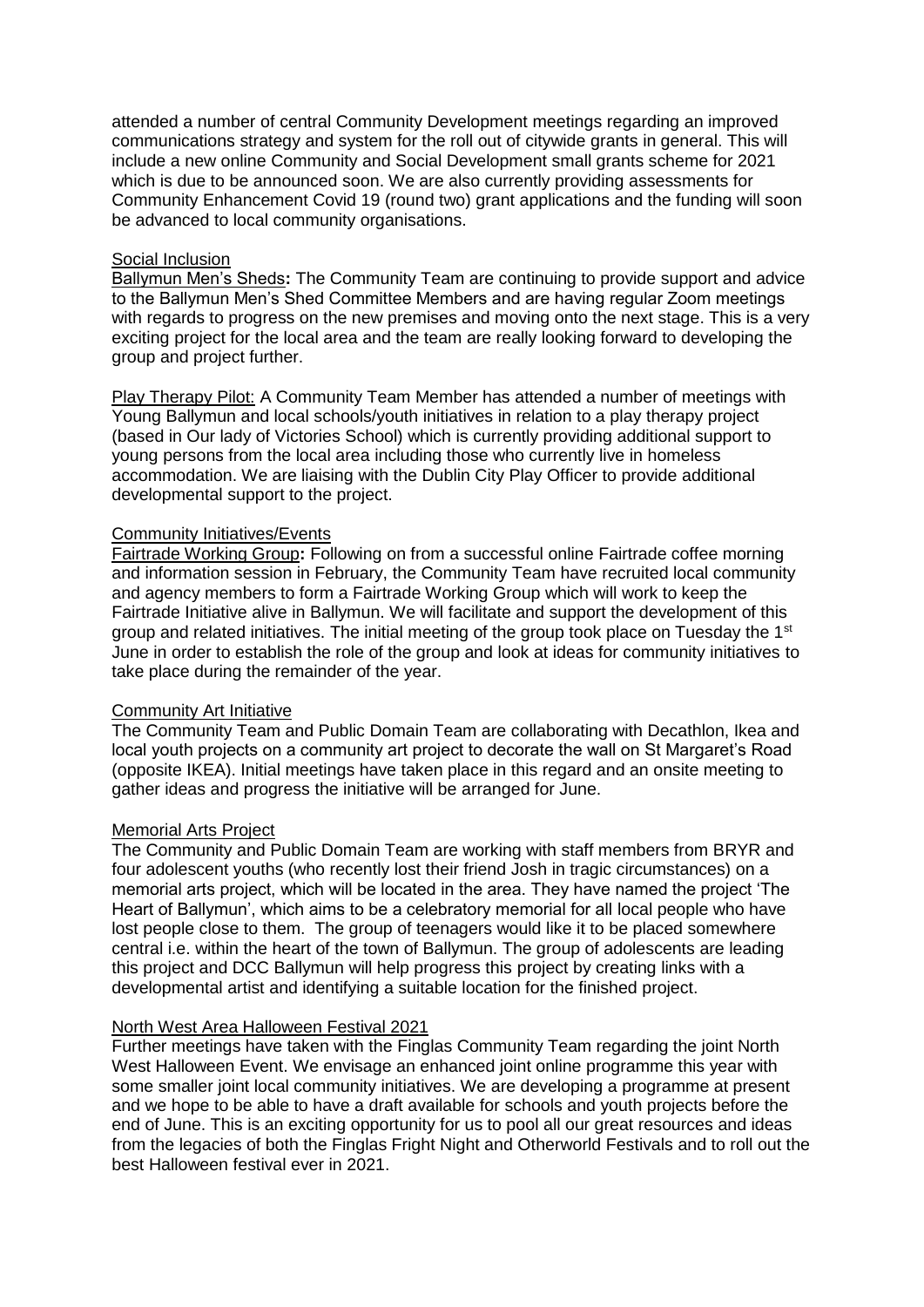#### Community Walk in Poppintree Park

We had our first weekly walk in the beautiful Poppintree Park on Thursday the  $27<sup>th</sup>$  May. This was extremely successful with a large number of attendees most of which had been doubly vaccinated. Members of local older persons groups, neighbourhood centres and youth projects joined the walk and there was a real sense of hope and joy in the air, which was helped by the sunshine on the day. This walk will be continued weekly throughout the summer and the team members will work to develop additional recreational activities into the schedule where possible.

#### **Environmental**

The Community and Social Development and Public Domain Teams have been working extremely hard engaging with environmental groups and developing new groups. At present, there are more than 50 environmental groups registered on our database.

The first Greening Neighbourhood Workshop (collaboration between DCC Ballymun Community Team and GAP Ballymun) took place on Thursday the  $27<sup>th</sup>$  May with a newly formed group in Ard Na Meala. Residents and young people were supported to plant up a number of concrete planters with beautiful perennial plants/shrubs leaving an enhanced local area for these residents to maintain.

The Annual Plant Collection Day took place on Saturday the 29th May in Trinity Comprehensive. In total 52 local community/environmental groups received plant donations from DCC Ballymun for communal planting. This is an extremely successful and positive community initiative with the number of small environmental initiatives continuing to increase in Ballymun. Ballymun Tidy Towns Group again came on board to help deliver plants to those who were not able to collect them and supported this annual event.

# **4. Economic Development Update**

Stimulating Economic Activity





B4b held an online networking event on Tuesday 11<sup>th</sup> May and there was a presentation from Marian McCullough of AOS HR Training on the 'right to disconnect'. The next online networking event is scheduled for 22<sup>nd</sup> June 2021. Further info can be found on [www.b4b.ie](http://www.b4b.ie/) and [info@b4b.ie](mailto:info@b4b.ie)

#### Shop front enhancement scheme



A total of 15 applications were received of which 3 were deemed ineligible as they are based in industrial estates and 2 are located outside of the North West area. Two grants have been approved to date with the remaining 8 applications pending evaluation at the time of writing. The total amount of funding sought was €36,355. Applications are now closed, however, due to Covid-19 restrictions we were unable to engage with businesses as much as we would have liked.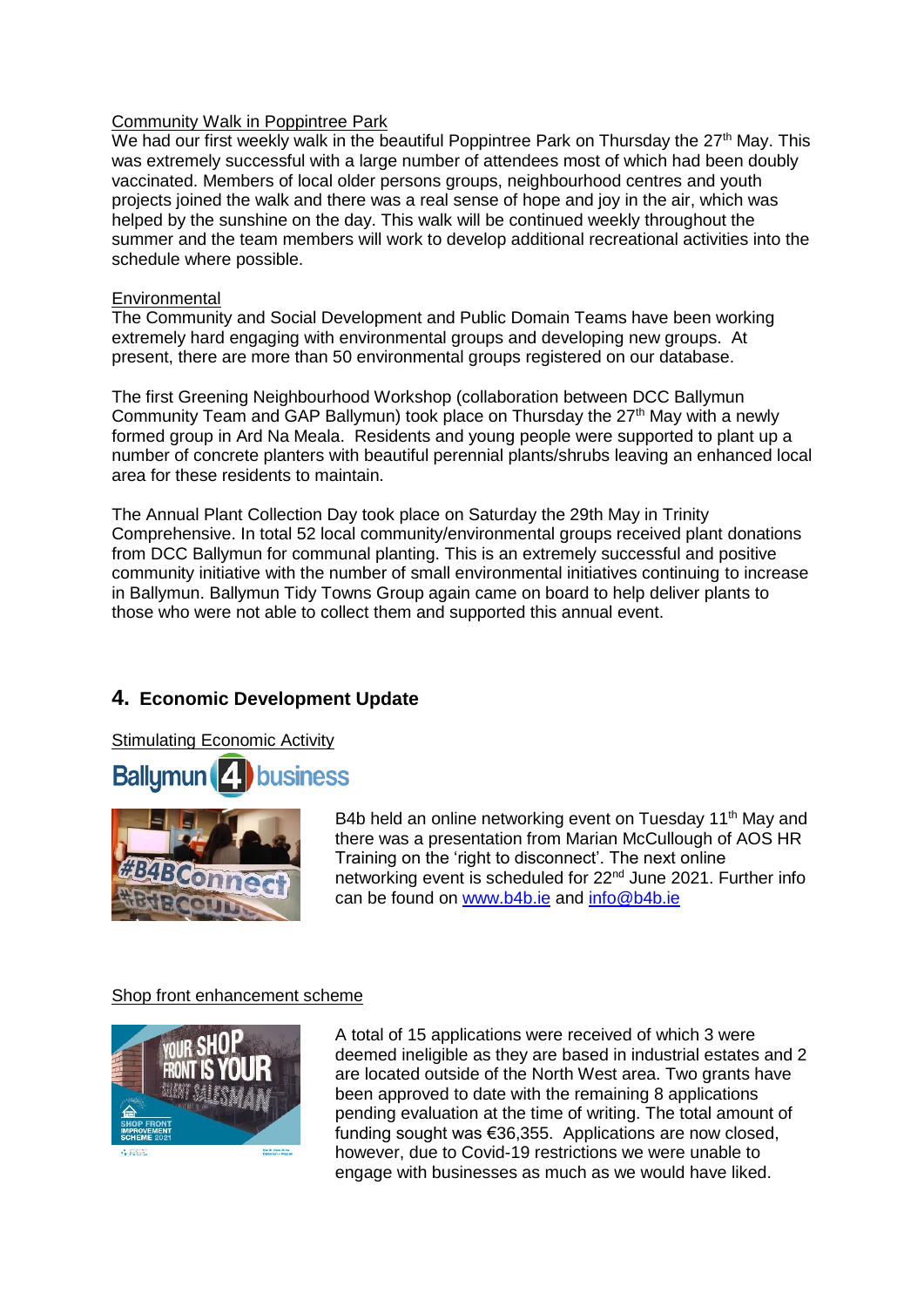There may be scope to run another scheme at a later date if funding is available. .

#### Ballymun and Finglas Business Advice Service



This service was launched to support small businesses that meet the challenges of the pandemic or who may have reopened after a long period of inactivity. There have been 3 applications for mentoring to date and we continue to receive regular general queries that can be dealt with by the Economic Development Officer without the need for a mentor.

We will link the service in with the Shop-Front Improvement Scheme and give these applicants an opportunity to work with a mentor. We are also working on a rebrand to be more inclusive and open and to support start-ups as well as established businesses.

The mentors involved are LEO mentors too so we will seek to support the work of the LEO rather than duplicate. All enquiries can be directed to [liam.barry@dublincity.ie](mailto:liam.barry@dublincity.ie) and applications can be made via the Dublin City Council website:<https://bit.ly/2PO7Y2Z>

# **5. Housing Report**

#### Estate Management Statistics

| <b>May 2021</b>                                              |    |
|--------------------------------------------------------------|----|
| No of Anti- Social complaints per 1997 act Drug related      | 14 |
| No of Anti-Social complaints per 1997 act (Not Drug Related) | 19 |
| No of other Complaints                                       | 16 |
| <b>Total Complaints</b>                                      | 49 |
| No of Anti-Social Interviews per 1997 act                    | 15 |
| No of Other Interviews                                       | 11 |
| <b>Total Interviews</b>                                      | 26 |
| No Requests for mediation                                    | 1  |
| No of Complaints referred to central unit for Action         | 0  |
| No of Section 20 Evictions                                   | 0  |
| No of excluding Orders applied for by Tenant                 | 0  |
| No of Excluding orders applied for by DCC                    | 0  |
| No of surrender of Tenancies due to Anti-Social Behaviour    | 0  |
| No of Tenancy Warnings sent to Central Unit                  | 4  |
| No of Court Orders Granted                                   | 0  |
| No of Appeals / Judicial Reviews Challenges                  | 0  |
| No of Warrants executed (Evictions)                          | 0  |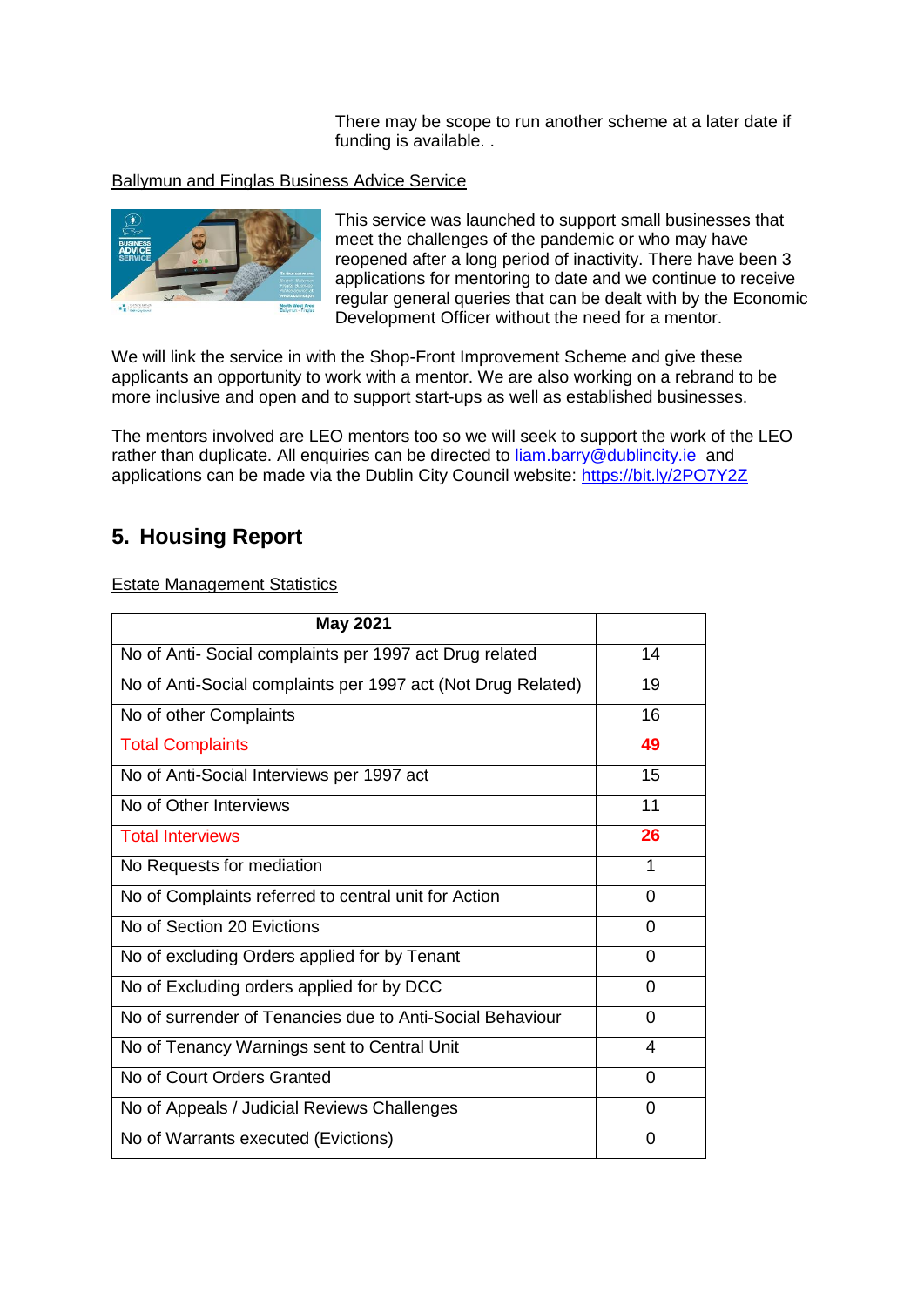# Rent Assessments

|                              | <b>May 2021</b>                    |  |
|------------------------------|------------------------------------|--|
| <b>Assessments</b>           | 2441                               |  |
|                              | 1467 emails/ 433 updates/541 calls |  |
| <b>Permissions To Reside</b> | 10                                 |  |
|                              |                                    |  |
| <b>Refunds</b>               | 9                                  |  |
|                              |                                    |  |
| <b>Opening of Accounts</b>   |                                    |  |
|                              | (including 4 sole/ 3 successions)  |  |
| <b>Closing of Accounts</b>   |                                    |  |
|                              | (including 0 sole / 0 successions) |  |
| <b>Front Counter Calls</b>   |                                    |  |
|                              | See Above                          |  |
| <b>Window Replacements</b>   |                                    |  |
|                              |                                    |  |

# Ballymun Lettings January - May 2021

| <b>Allocation Category</b> | <b>Housing List</b> | <b>Transfer List</b> | <b>Older Persons</b> |  |
|----------------------------|---------------------|----------------------|----------------------|--|
|                            | 2021                | 2021                 | 2021                 |  |
| <b>Bands 2 &amp; 3</b>     | 15                  | $\overline{2}$       |                      |  |
| Medical                    |                     | 1                    | $\overline{2}$       |  |
| Welfare                    |                     |                      |                      |  |
| <b>Homeless</b>            | 1                   |                      | 1                    |  |
| <b>Travellers</b>          | $\overline{2}$      |                      |                      |  |
| <b>Transfer HAP</b>        |                     | 1                    |                      |  |
| De-tenanting               |                     |                      |                      |  |
| <b>Estate Management</b>   |                     | 1                    |                      |  |
| Maintenance                |                     | 1                    |                      |  |
| <b>Surrendering Larger</b> |                     | 3                    |                      |  |
| Unable to afford           |                     |                      |                      |  |
| Succession/Sole            | 9                   | $\overline{2}$       |                      |  |
| <b>Total</b>               | 27                  | 11                   | 3                    |  |

# Choice Based Lettings

| <b>Allocation Category</b> |  |
|----------------------------|--|
| Housing Bands 2 & 3        |  |
| Transfer Bands 2 & 3       |  |
| <b>Transfer HAP</b>        |  |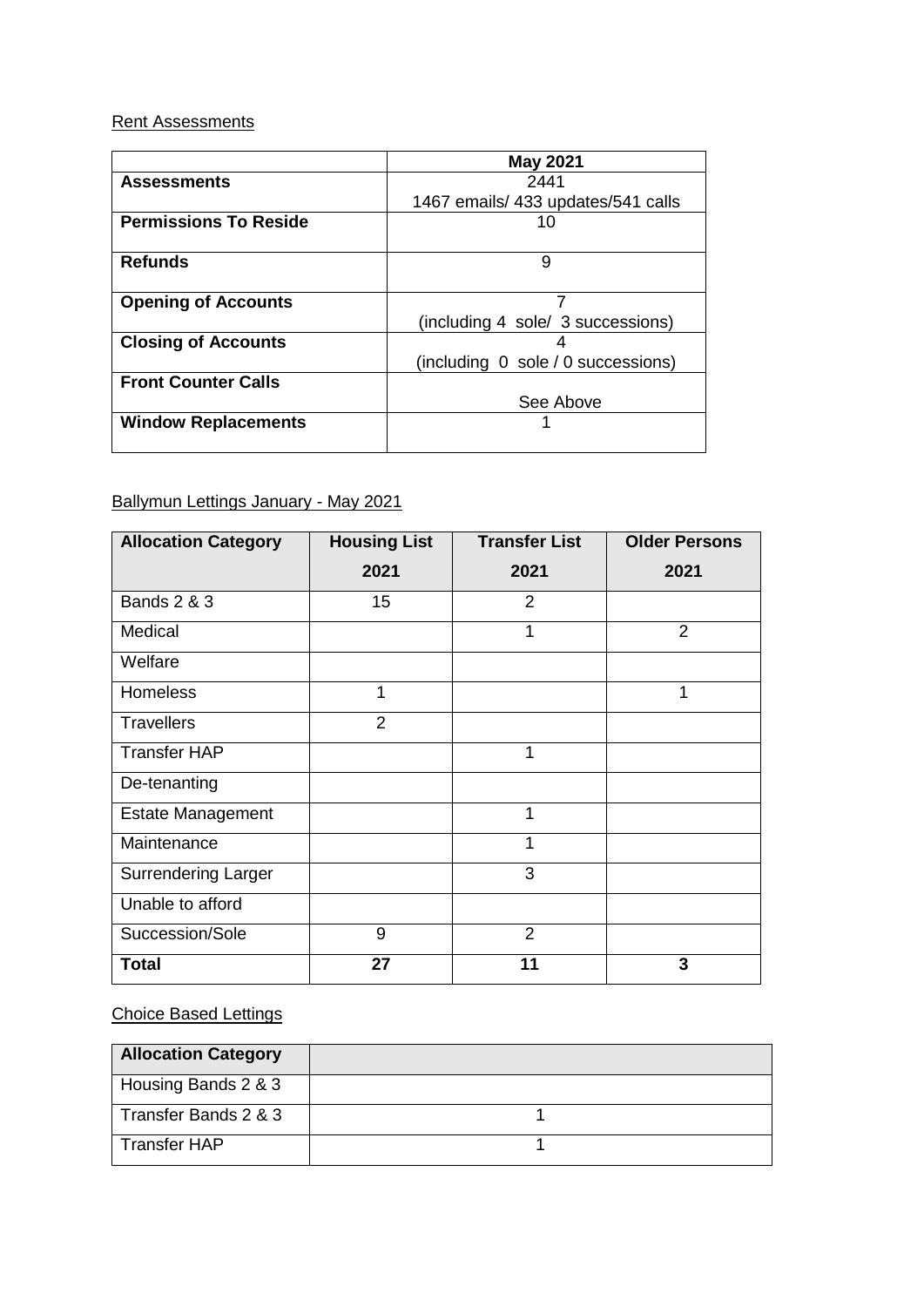| Medical      |  |
|--------------|--|
| Welfare      |  |
| Homeless     |  |
| Travellers   |  |
| <b>Total</b> |  |

# **Ballymun Voids**

| <b>Address</b>            | <b>Type</b>    | Date of Vacancy | <b>Status</b>             |
|---------------------------|----------------|-----------------|---------------------------|
| <b>Barnewall Drive</b>    | 2 Bed Apt      | 09/11/2020      | <b>Under Offer</b>        |
| Carrig Close              | 1 Bed Bungalow | 03/11/2020      | Choice Based Letting (UN) |
| Carrig Road               | 3 Bed House    | 21/03/2021      | <b>Under Repair</b>       |
| <b>Carton Court</b>       | 2 Bed House    | 14/03/2021      | Under Repair (UN)         |
| <b>Coultry Close</b>      | 2 Bed Apt      | 14/03/2021      | <b>Under Repair</b>       |
| <b>Coultry Drive</b>      | 3 Bed House    | 08/02/2021      | Under Repair (UN)         |
| <b>Coultry Drive</b>      | 4 Bed House    | 25/05/2021      | <b>Under Repair</b>       |
| <b>Coultry Terrace</b>    | 1 Bed Apt      | 04/04/2021      | <b>Under Repair (UN)</b>  |
| <b>Coultry Terrace</b>    | 2 Bed Apt      | 22/04/2021      | <b>Under Repair</b>       |
| <b>Coultry Way</b>        | 3 Bed House    | 07/02/2021      | <b>Under Repair</b>       |
| Cranogue Road             | 3 Bed House    | 29/01/2021      | Choice Based Letting (UN) |
| Forrestwood Avenue        | 2 Bed Apt      | 10/05/2021      | <b>Under Repair</b>       |
| <b>Gateway View</b>       | 1 Bed Apt      | 23/09/2020      | Under Repair (UN)         |
| <b>Gateway View</b>       | 1 Bed Apt      | 06/02/2021      | Under Repair (UN)         |
| Longdale Terrace          | 1 Bed Apt      | 07/02/2021      | Under Repair (UN)         |
| Owensilla                 | 1 Bed Apt      | 05/03/2021      | Under Repair (UN)         |
| Poppintree Parade         | 2 Bed Apt      | 16/12/2020      | <b>Under Repair</b>       |
| Sandyhill Terrace         | 2 Bed Apt      | 13/04/2021      | <b>Under Repair</b>       |
| Shangan Crescent          | 3 Bed House    | 25/11/2020      | Under Repair (UN)         |
| Shangan Gardens           | 3 Bed House    | 06/12/2020      | Choice Based Letting (UN) |
| Shangan Park              | 3 Bed House    | 05/03/2021      | <b>Under Repair</b>       |
| Shangan Terrace           | 2 Bed Apt      | 24/01/2021      | Choice Based Letting (UN) |
| Silloge Close             | 1 Bed Apt      | 09/04/2021      | Under Repair (UN)         |
| The Plaza Apts            | 1 Bed Apt      | 12/04/2021      | Under Repair (UN)         |
| <b>Whiteacre Court</b>    | 1 Bed Bungalow | 05/05/2021      | <b>Under Repair</b>       |
| <b>Whiteacre Crescent</b> | 2 Bed Apt      | 13/02/2021      | <b>Under Repair</b>       |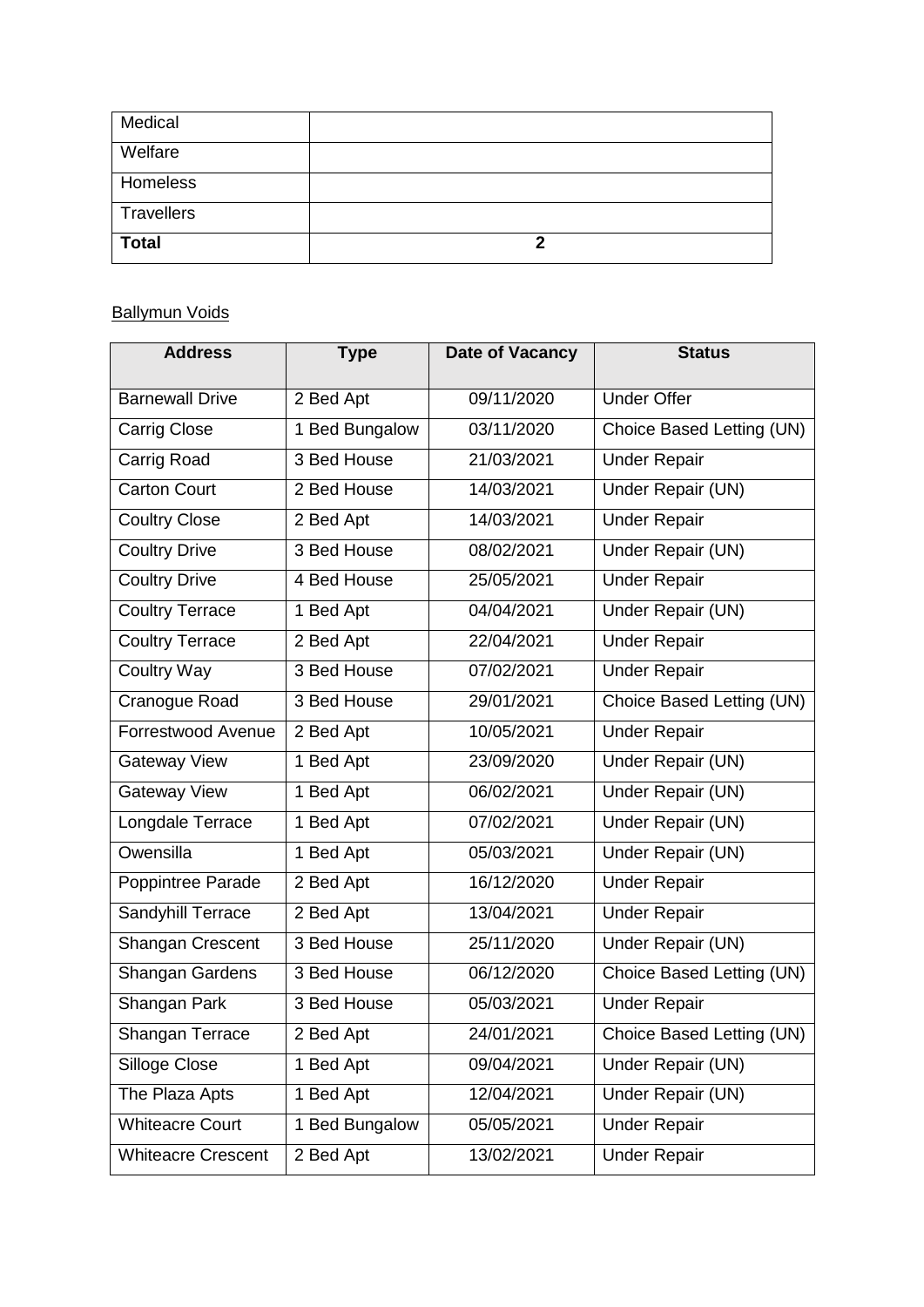| Woodhazel Close          | 2 Bed Apt | 11/05/2021 | <b>Under Repair</b> |
|--------------------------|-----------|------------|---------------------|
| <b>Woodhazel Terrace</b> | 2 Bed Apt | 31/01/2021 | <b>Under Repair</b> |

\*\* (UN) Under Nomination

# Older Persons Units

| <b>Address</b>      | <b>Type</b> | Date of Vacancy | <b>Status</b>                 |
|---------------------|-------------|-----------------|-------------------------------|
| <b>Burren Court</b> | 1 Bed       | 17/11/2020      | <b>Financial Contribution</b> |
| <b>Burren Court</b> | 1 Bed       | 21/07/2021      | <b>Under Repair</b>           |
| Sandyhill Gardens   | 1 Bed       | 21/07/2020      | <b>Under Offer</b>            |
| Sandyhill Gardens   | 1 Bed       | 27/12/2020      | <b>Under Repair</b>           |
| Sandyhill Gardens   | 1 Bed       | 25/02/2021      | <b>Under Repair</b>           |
| Sandyhill Gardens   | 1 Bed       | 02/03//2021     | <b>Under Repair</b>           |
| Sandyhill Gardens   | 1 Bed       | 23/03/2021      | <b>Under Repair</b>           |
| Sandyhill Gardens   | 1 Bed       | 05/05.20/21     | <b>Under Repair</b>           |

### Poppintree Park Playground

Dublin City Council Parks Department completed a handover of the playground at Poppintree Park with the contractor on the 1<sup>st</sup> June 2021. The Deputy Lord Mayor, Cllr Mary Callaghan and children from Scoil an tSeachtar Laoch, officially opened the playground on Thursday 3rd June.

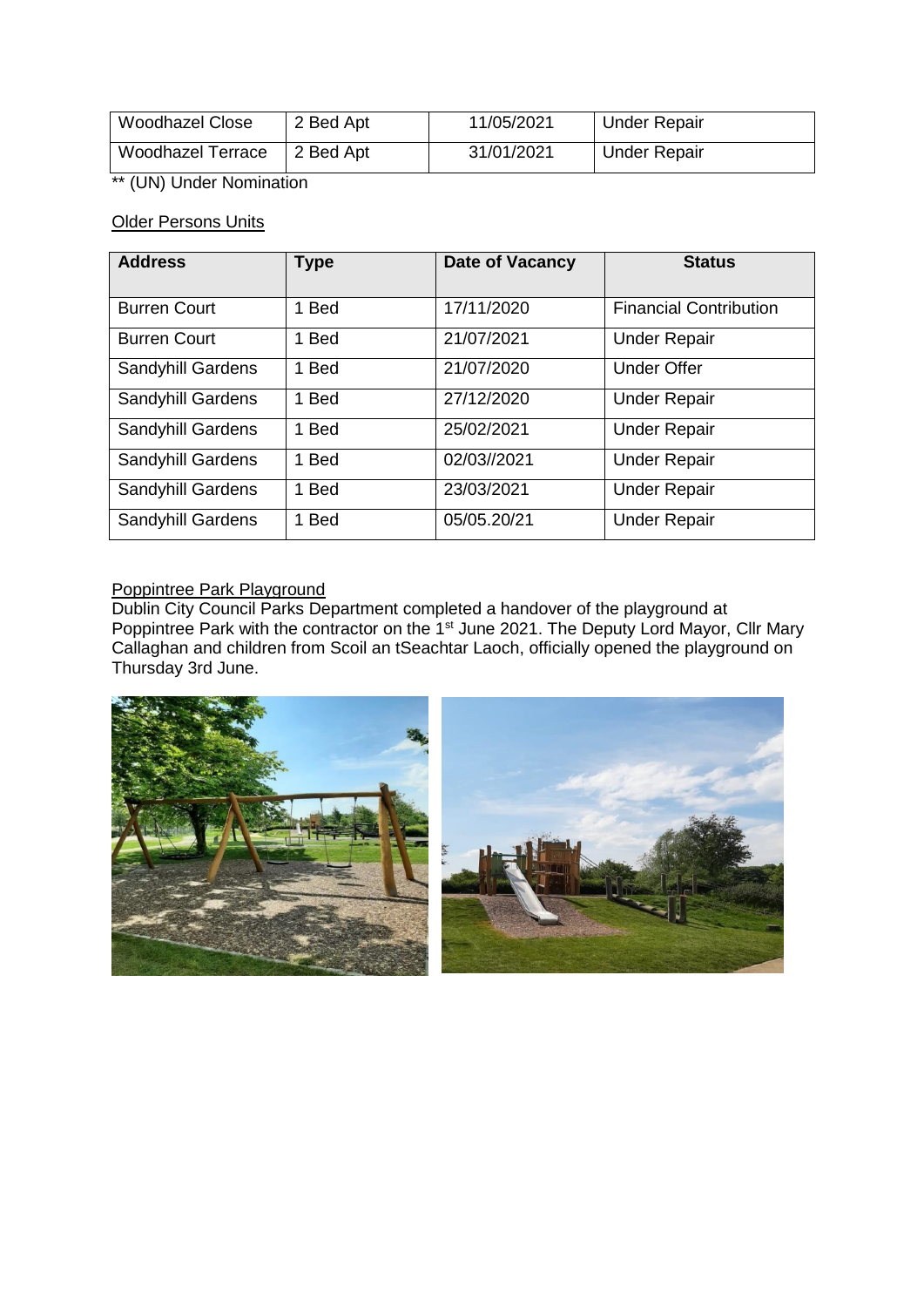

The **upgrade and renewal** of the playground included the inclusion of the following units:

- Zip Line Area
- Double Tower with Bridge and Slide area
- Climbing tower and Fireman Pole Unit
- Sand Area with Sand Desk and Digger
- Double Senior Swing with Inclusive Basket
- Double Junior Swing Set
- Spinner Bowl
- Upgrade of inclusive Rotator Carousel

Works also included significant replacement of safety surfacing throughout the playground. Cost of the project was €105k including VAT.

#### Ballymun Library

Ballymun Library re-opened to the public with a 'Browse & Borrow' service on the 10<sup>th</sup> May and were delighted to welcome back their patrons. They continue to provide access to library event's via Zoom (lectures, book clubs, class visits) and online services are also provided to the general public.

Ballymun Library staff continue to post blogs, arts & crafts events, videos, and historic photos of the Ballymun area on our Facebook page. If anyone wants to promote any Dublin City Council-related initiative then please email details to [ballymunlibrary@dublincity.ie](mailto:ballymunlibrary@dublincity.ie) and they will share these on their Facebook page: [www.facebook.com/BallymunLibrary](http://www.facebook.com/BallymunLibrary)